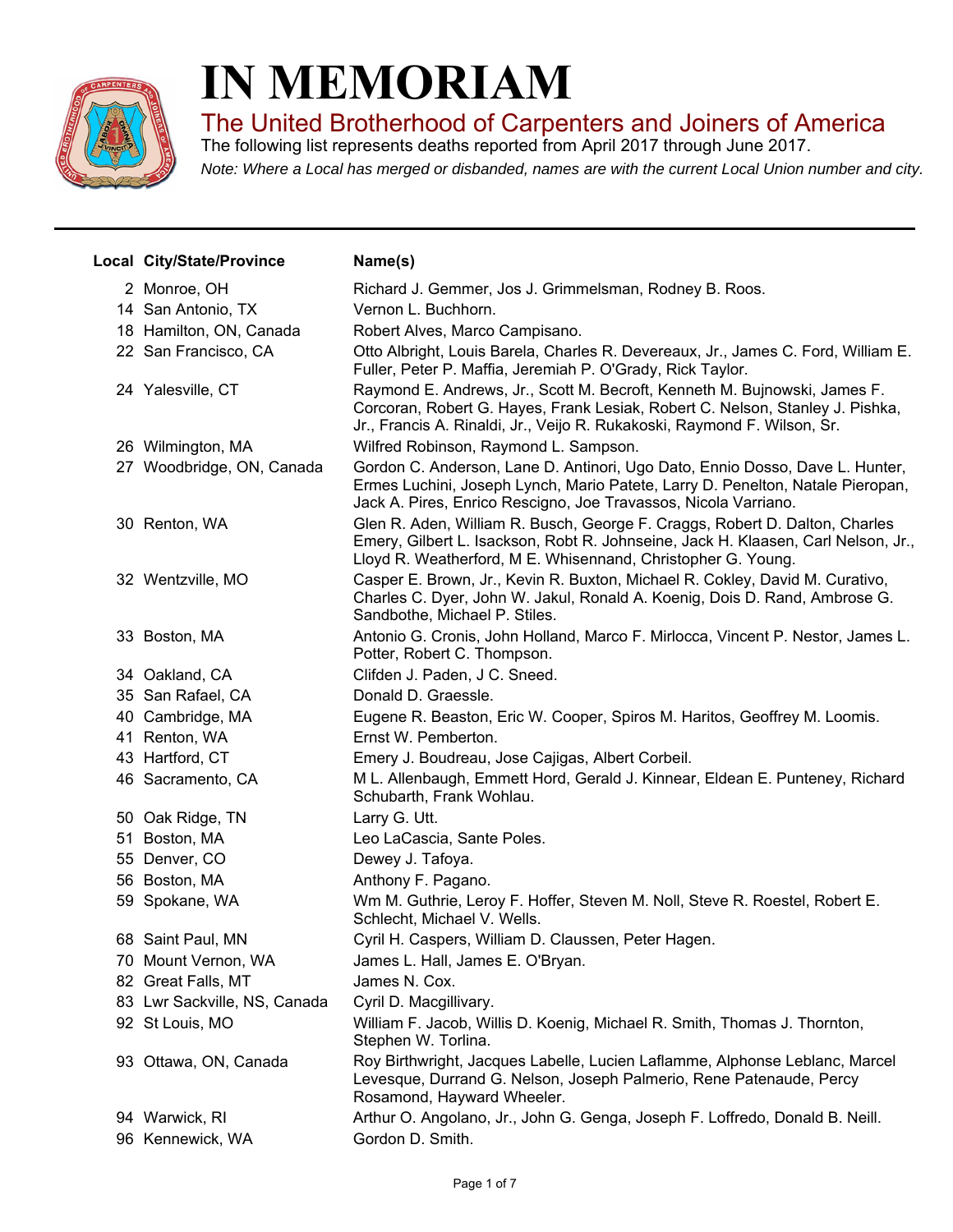| Local City/State/Province | Name(s)                                                                                                                                                                                                                                                                                                                |
|---------------------------|------------------------------------------------------------------------------------------------------------------------------------------------------------------------------------------------------------------------------------------------------------------------------------------------------------------------|
| 97 St Louis, MO           | Martin J. Heinz, Sr., George L. Hill.                                                                                                                                                                                                                                                                                  |
| 102 Livermore, CA         | James E. Coykendall, Norman F. Dees, William J. Ebert, Lloyd L. Franklin,<br>Michael D. Hamilton, Jack D. Houser, Gordon F. Reynolds, Victor J. Rodich,<br>Cecil W. Smith.                                                                                                                                             |
| 107 Worcester, MA         | Raymond D. Chauvin, William N. Depatsy, Valto F. Virtanen.                                                                                                                                                                                                                                                             |
| 108 Springfield, MA       | Raymond A. Bliss, Michael F. Hukowicz.                                                                                                                                                                                                                                                                                 |
| 129 Lacey, WA             | Justin A. Biddle, Lavern D. Palmer, Napier Wright.                                                                                                                                                                                                                                                                     |
| 133 Terre Haute, IN       | Robert A. Furnas, Sr., Terry J. Kingery.                                                                                                                                                                                                                                                                               |
| 136 Monroe, OH            | Richard J. Hammaker, John A. Mayl, Anthony W. Smith.                                                                                                                                                                                                                                                                   |
| 150 Camarillo, CA         | Edwin J. Woodards.                                                                                                                                                                                                                                                                                                     |
| 152 Martinez, CA          | Patrick A. Bassi, William Burrows, Oscar T. Cocke, Tony Cola, Cecil W. Dunn,<br>James E. Irvine, Claude E. McDonald, William Medina, August Millar, Frank<br>Morlan, Jeff L. Roek, Edmond D. Swope, David F. Wortham.                                                                                                  |
| 158 Philadelphia, PA      | George Agresta, Jos M. Denisi, James F. Dolan, Leo J. Dougherty, Ricardo A.<br>Grant, Jr., Paul D. Hastings, Robert F. Johnson, Stefan G. Lichtner, Michael<br>Louglran, James A. Mapp, Joseph Markey, Donald Perrone, Sr., Joseph F. Razzi<br>Pat J. Scarano, Gerad Schlindwein, William J. Seltner, Matthew Stinson. |
| 161 Kenosha, WI           | Joel D. Hawkins, Brian Martin, Glen A. Matson, William D. Woelfel, Theodore<br>Zaspel, Jr.                                                                                                                                                                                                                             |
| 164 Havertown, PA         | Thomas H. Brooks, John A. Bundick, Jr., Scott M. Holt, Ernest E. Miller, Joseph<br>E. Nauta, Charles Noskoviak, John B. Slack, III, Claude F. Zachary.                                                                                                                                                                 |
| 167 Allentown, PA         | Joseph S. Conaway, Robert W. Conaway, James L. Roma, Frank P. Roth, Henry<br>N. Rothenheber.                                                                                                                                                                                                                           |
| 171 Youngstown, OH        | William P. Fisher, Richard L. Habeger, Teegan A. Kamzelski, Orland H. Matti,<br>Paul Scharville, Donald Weaver.                                                                                                                                                                                                        |
| 173 New Castle, DE        | Michael S. Brooks, James B. Cafaro, Herbert L. Creed, Don M. Dennis, Jr.,<br>Martin E. Lyons, Robert J. Presley, Thomas D. Timlin, Bernie J. Villarose.                                                                                                                                                                |
| 175 Louisville, KY        | Ronald D. Daniel, Earnest N. Darvin, Jr., Larry L. Gibson, Donald R. Sherry, Jr.                                                                                                                                                                                                                                       |
| 177 Baltimore, MD         | Ulises F. Castro, Joseph P. Deangelis, Claude Garland, Sr., John P. Pass,<br>Donald R. Pritts, John R. Weldon, Richard F. Williams.                                                                                                                                                                                    |
| 180 Vallejo, CA           | Walter C. Vaughn.                                                                                                                                                                                                                                                                                                      |
| 184 West Jordan, UT       | Turman E. Hofhine.                                                                                                                                                                                                                                                                                                     |
| 186 Steubenville, OH      | Guido P. Covelli, William Ledger, John Mick, James Swearengen, Jr., Albert J.<br>Viltro, Marvin E. Whitehouse.                                                                                                                                                                                                         |
| 196 Fife, WA              | Marwood K. Bingham, Theodore J. Eidsmoe, Robert B. Goodwin, Harvey R.<br>Hansen, Ronald W. Larsen, David E. Wright.                                                                                                                                                                                                    |
| 197 Upper Marlboro, MD    | Robert W. Carter, Edgar C. Feltner, Stanley E. Ford, Doan Harper, Jack W.<br>Hunter, O L. Hutcherson, W E. Sealock, Jr., George W. Shelor, George P.<br>Tingley, Wilbur F. Wilson.                                                                                                                                     |
| 200 Columbus, OH          | Fred L. Baird, Robert R. Dressing, Ryan Hayes, Todd C. Martin, Salvatore Palma<br>Clarence J. Porter, James K. Schirtzinger, Thomas A. Shepard, Dave Smith, Jr.                                                                                                                                                        |
| 201 Wichita, KS           | Robert L. Novotny.                                                                                                                                                                                                                                                                                                     |
| 202 Grayling, MI          | Mark Andersen, Steven D. Bowman, Anthony T. Hallesy, Percy L. Nye.                                                                                                                                                                                                                                                     |
| 205 Richmond, VA          | Frank Gibson, Kenneth Lancaster, Andrew D. McWilliams, Frank J. Saunders,<br>Elmer L. Sayers.                                                                                                                                                                                                                          |
| 209 Sylmar, CA            | Roger W. Avery.                                                                                                                                                                                                                                                                                                        |
| 215 Lafayette, IN         | Joseph H. Cool.                                                                                                                                                                                                                                                                                                        |
| 216 Fort Smith, AR        | Billy R. Muncy.                                                                                                                                                                                                                                                                                                        |
| 217 Foster City, CA       | Roxanne Bourbonnais, Scott W. Cameron, Dennis A. Knibbs.                                                                                                                                                                                                                                                               |
| 218 Medford, MA           | Walter C. Chipman, Anthony Riggillo.                                                                                                                                                                                                                                                                                   |
| 219 Wilmington, DE        | Raymond Amatrudo, Sr., Carl E. Truitt, Jr., Paul D. Williams.                                                                                                                                                                                                                                                          |
| 223 Nashville, TN         | Harold E. Carter, Dicky H. Trotter.                                                                                                                                                                                                                                                                                    |
| 224 Evansville, IN        | Joseph A. Bichler, Gerald B. Lasher, Clyde G. Pyle, Michael J. Roberts.                                                                                                                                                                                                                                                |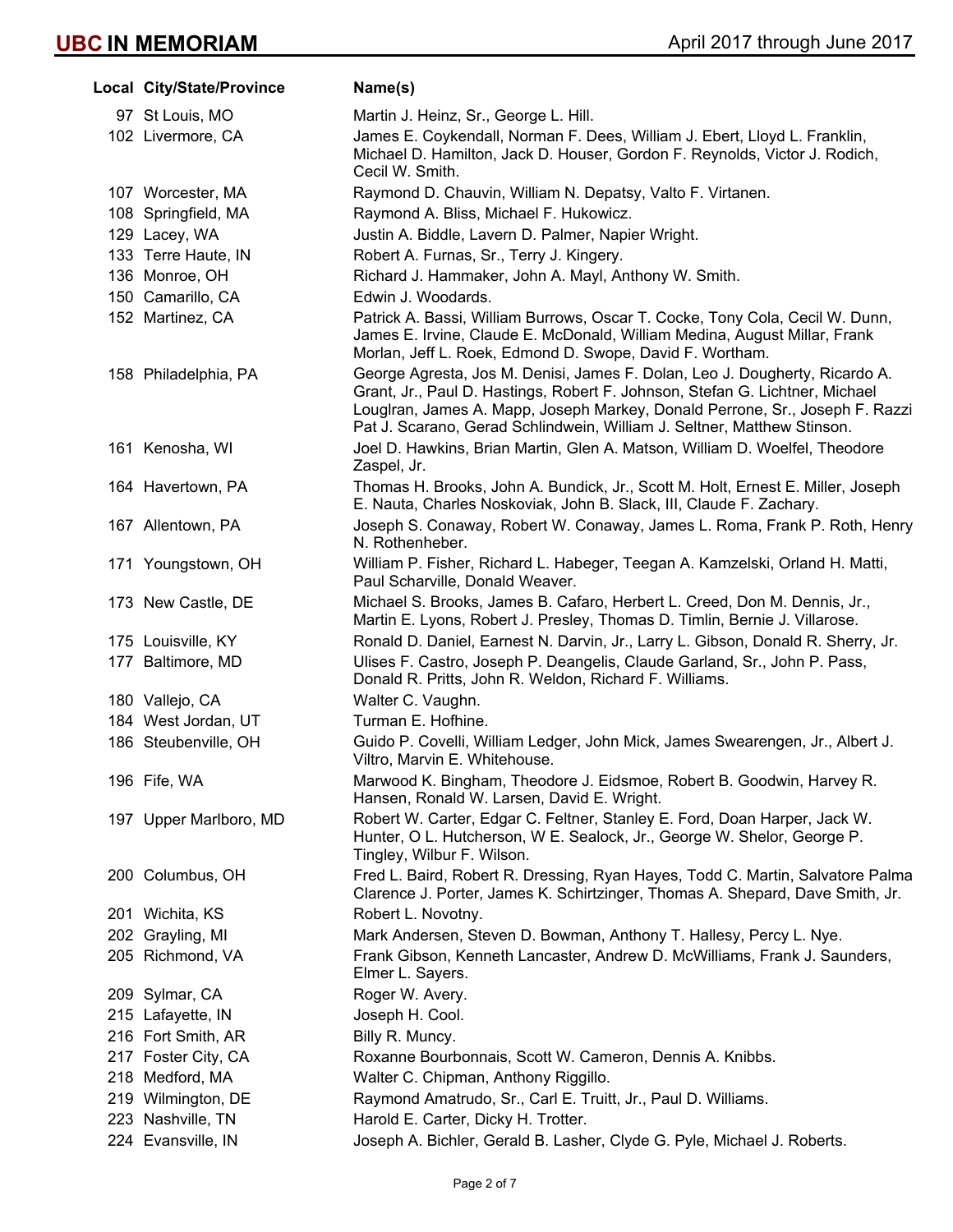| Local City/State/Province | Name(s)                                                                                                                                                                                                                                                                                                                                                                                                                                                                                                                                                                  |
|---------------------------|--------------------------------------------------------------------------------------------------------------------------------------------------------------------------------------------------------------------------------------------------------------------------------------------------------------------------------------------------------------------------------------------------------------------------------------------------------------------------------------------------------------------------------------------------------------------------|
| 225 Atlanta, GA           | Richard A. Cashell, William L. Deen.                                                                                                                                                                                                                                                                                                                                                                                                                                                                                                                                     |
| 232 Fort Wayne, IN        | Arron R. Oyer.                                                                                                                                                                                                                                                                                                                                                                                                                                                                                                                                                           |
| 249 Kingston, ON, Canada  | Jose T. Cabral, Jack E. Kenny, Charles M. McNulty.                                                                                                                                                                                                                                                                                                                                                                                                                                                                                                                       |
| 251 Edison, NJ            | Joseph P. Bingham, Charles E. Burden, Louis Gallo, Howard C. Holt, George R.<br>Konewal, Harry Mirijanian, Robert J. Swift.                                                                                                                                                                                                                                                                                                                                                                                                                                              |
| 252 Edison, NJ            | Andrea Cannata, Kyle D. Horstmann, Stanley J. Jarka, Jr., Michael A. Mangione,<br>Max D. Mohr, Erich K. Muechler, Julio R. Nieves, Allan Thorpe.                                                                                                                                                                                                                                                                                                                                                                                                                         |
| 253 Hackensack, NJ        | Victor Biro, John F. Bomensatt, Jr., Jacob J. Decristofaro, Fortunato Ferraro,<br>Justin P. Hallahan, George Kaounis, Andrew Klimovich, James R. Lawton, John<br>P. Leonard, Nicholas J. Meluso, Emery Miskuff, Jr., Stephen J. Tell, Frank A.<br>Trumbetti, Edward O. Wood.                                                                                                                                                                                                                                                                                             |
| 254 Edison, NJ            | Dominick R. Dagosta, Thomas J. Fleming, Earl H. Jones, Grant W. Nye, Thomas<br>H. Olsen, Joseph Sobczyk, Joseph J. Szostak, Sr., David E. Whitmore, Wm A.<br>Wooden.                                                                                                                                                                                                                                                                                                                                                                                                     |
| 255 Hammonton, NJ         | George F. Andres, Jr., Robert C. Brining, Larry R. Carver*, Robert Cossaboon,<br>Arthur L. Edmunds, Willard J. Milby, John L. Milloy, Jack C. Minaldi, Jonathan S.<br>Oconnor, Edward L. Palmer, R P. Saccomanno, Charles R. Skinner, Arthur R.<br>Smith, Walter Thilo, D C. Waddell.                                                                                                                                                                                                                                                                                    |
| 264 Pewaukee, WI          | John E. Evans, Irving R. Hennings, Nick Kraus, Paul Machac, Thomas A.<br>Nichols, Norman R. Nunemaker, Leo C. Wunder, Edward J. Zelhofer.                                                                                                                                                                                                                                                                                                                                                                                                                                |
| 271 Eugene, OR            | Danny D. Wrey.                                                                                                                                                                                                                                                                                                                                                                                                                                                                                                                                                           |
| 276 Cheektowaga, NY       | Lawrence C. Atwell, William E. Brower, Frank J. Dimatteo, Harry B. Gill, Richard<br>L. Gustafson, Richard M. Miller, Franklin Parshall, Ronald L. Savage, Ronald M.<br>Sherk, Charles W. Wolf, Jr.                                                                                                                                                                                                                                                                                                                                                                       |
| 277 Binghamton, NY        | Robert E. Burns, David E. Crumb, Samuel A. Ferranti, Jr., Kevin Flynn, Hugh S.<br>Hawthorne, Gordon N. Henderson, Robert P. Jones, Richard A. Shorts, Russell<br>Southard.                                                                                                                                                                                                                                                                                                                                                                                               |
| 279 Hopewell Junction, NY | Glenn F. Beach, Jeffrey A. Bohling, John A. Centofanti, Jr., Angelo Colella,<br>Thomas P. Conway, Valeriano Cornella, John E. Fennessy, William A. Michaud,<br>Joseph F. Moliterno, Kenneth J. Pike, Gordon W. Piper, Edward G. Schamberg,<br>Valdis Vipulis.                                                                                                                                                                                                                                                                                                            |
| 285 Akron, OH             | Elden J. Hallman, Calvin L. Kemp, Mabel L. Martin, John R. Masalko, Roger A.<br>Mayberry, Ronald D. McKimie, Larry M. Pauli, Neal E. Perdue, James E.<br>Thompson, Rondal Walker.                                                                                                                                                                                                                                                                                                                                                                                        |
| 290 Hauppauge, NY         | Bryan P. Burke, Stanley Krumholz, Fernando Manso, Edw Niederdorfer, John D.<br>Urcan, Jr.                                                                                                                                                                                                                                                                                                                                                                                                                                                                                |
| 291 Albany, NY            | Gene A. Bahan, Donald H. Duquette, Thomas S. Fraumane, Danny C. Hackel,<br>Francis J. McDonald, Herbert O. Myers, Santo M. Presti, John A. Sidusky,<br>Charles G. Smith, Jr.                                                                                                                                                                                                                                                                                                                                                                                             |
| 301 Indianapolis, IN      | James B. Adams, John L. White, Timothy L. Zayac.                                                                                                                                                                                                                                                                                                                                                                                                                                                                                                                         |
| 308 Cedar Rapids, IA      | Howard L. Haigh, James A. Krousie, Gene Shebetka.                                                                                                                                                                                                                                                                                                                                                                                                                                                                                                                        |
| 310 Rothschild, WI        | James R. Dehart.                                                                                                                                                                                                                                                                                                                                                                                                                                                                                                                                                         |
| 311 Joplin, MO            | Fred Scherle.                                                                                                                                                                                                                                                                                                                                                                                                                                                                                                                                                            |
| 314 Madison, WI           | Francis J. Feiner, Donald P. Rozinski.                                                                                                                                                                                                                                                                                                                                                                                                                                                                                                                                   |
| 315 Kansas City, MO       | John P. Crume, Olan G. Holt, Thomas Hribar, Tommy W. Jennings, Wayne E.<br>Moore, Sherri S. Sherman.                                                                                                                                                                                                                                                                                                                                                                                                                                                                     |
| 318 Pelham, AL            | Emmett Chasteen, Darious J. Chatman, C C. Harshbarger, H J. Worley.                                                                                                                                                                                                                                                                                                                                                                                                                                                                                                      |
| 322 Saint Paul, MN        | Gene C. Anderson, Peter H. Bergstedt, Gene G. Boelter, Gene H. Borden,<br>Eugene R. Brandt, Frank Bye, Ronald J. Carlstrom, Gary L. Christensen, Steven<br>J. Erickson, Donald G. Ericson, Dwaine G. Evashenko, Eugene L. Garvais, Steve<br>A. Goodew, James B. Hamblet, Harold H. Hartman, Ray E. Heinonen, Arnold A.<br>Hinrichs, Tim A. Iverson, Arnold N. Jansa, Daniel R. Jirovec, Arvid E. Johnson,<br>Frank M. Kollar, John D. Liepke, Frank W. Lindquist, John M. Miller, Elmer G.<br>Monson, Curtis R. Montgomery, Donald E. Reber, Martin L. Schramm, Ralph E. |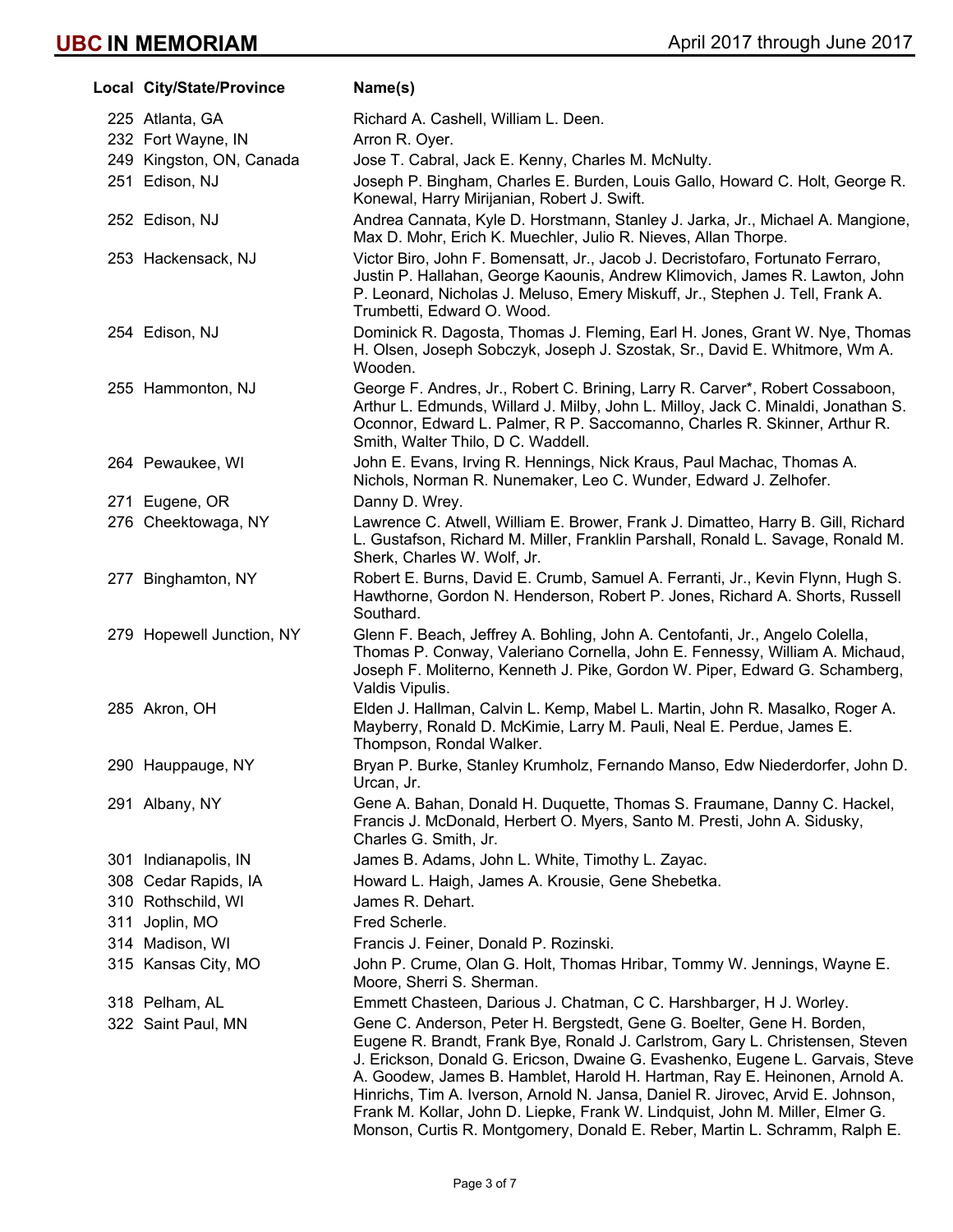**Local City/State/Province Mame(s)** Steffen, Gregory A. Sumpter, Kenneth U. Torma, Louis Vermeersch, Reino Waurio, Merton Zinter. 343 Winnipeg, MB, Canada Harry W. Kramer. 344 Pewaukee, WI Ricky J. Barnhardt, Milan Bosanac, Joseph J. Frank, Jr., Irvin H. Jenson, Jack M. Kelling, John E. LaPorte, Buren McClain, Edward C. Verna, James D. Wener. 345 Cordova, TN L J. Annaratone. 351 Rossford, OH Bernard B. Biniker, Donald E. Cadaret, Donald E. Prange, James R. Seibenick, Ernest G. Wright, Myrl R. Zimmerman. 356 Marietta, OH Donald Jenkins, Joseph F. Lewis. 357 Paducah, KY Donald B. Cutsinger, Tim E. Hack, David M. Hall, Paul K. Turner, Clifton Wallace. 361 Hermantown, MN Melvin O. Deraas, Ronald W. Nelson, Leonard J. Sobczak. 364 Indianapolis, IN John N. Carter. 372 Lima, OH John F. Kurtz. 373 Cleveland, OH Richard W. Batyske, Donald L. Ceboll, Joel D. Enright. 397 Port Hope, ON, Canada Dennis W. Baptie, John Barry, Eddie Legere. 405 San Jose, CA Andrew D. Flores, Edward J. Hollingsworth, Jack L. Meeks, Jose B. Padilla, Alfonso M. Vasquez, Frank J. Vavak. 407 Albuquerque, NM Travis S. Chavez. 409 Los Angeles, CA Thos J. Biodrowski, Louie Kish. 413 South Bend, IN Melvin Blad, Robert L. Claxton, Carl O. Letner, Zachary Waddle. 420 Sharon, PA James E. Ayers, Peter H. Camp, Charles A. Dean, Nelson F. Fiesler, Ronald J. Fosnaught, Thomas L. Lesnett, Thomas R. Ligo, Donald L. Mershimer, Harold R. Morrow, Jack J. Ross, Zane F. Schiebel. 423 Duncansville, PA Aubrey H. Mauzy. 429 Arlington, TX **Aude Rainey.** 431 Lebanon, PA Robert D. Gutshall, Leon Mierzejewski. 432 Pittsburgh, PA Ira B. Cornett, Jr., Joseph L. Didiano, Paul E. Dusi, Justin E. Freyermuth, John J. Funk, Michael A. Grieco, Bud Hall, Gerald Hochmuth, Arthur R. Kartman, Mark J. Maiolie, Gilbert R. Malek, Artie Neiderhiser, Ronald C. Peer, Wayne D. Rall, Everett Rodriguez, Richard J. Snyder, III. 435 Cleveland, OH Donald F. Alber, Ryan B. Anderson, Brian S. Baldwin, Alfred Bloch, Annunzio Caroscio, John P. Donofrio, Richard A. Forthofer, Loren E. Haskins, Orren L. Haxton, Jr., Steve Homza, Raymond Kodrich, Richard Laskowsky, Frank D. Mauceri, Alvin L. Nowjack, Thomas N. Pappas, Richard Ricci, Richard Smalley, Harold M. Snyder, Leslie P. Swanson, Gregory A. Wayner. 436 Bridgeport, WV John T. Frey, Calvin E. Lott, William K. Martin, Charles E. Stemple. 437 Portsmouth, OH Willard J. Ball, Michael L. Dadosky, Glenn C. Dever, Floyd E. Frasure, Eugene McCleese, Steven D. Stamper. 439 Bridgeport, WV Ronald P. Kyer, Sr., David L. Smith. 441 Pittsburgh, PA Robert Comba, Jason L. Enos, David M. Fritch, Ralph C. Gardner, Harold R. Most, Anthony C. Pasquerilla, Terrence E. Riddle, Matthew A. Smith. 443 Pittsburgh, PA Harold R. Dennis, Dale L. Miller, Walt P. Scott, Jr. 445 Scranton, PA Cleveland R. Elmy, Harold B. Elston, John Sansky, Michael P. Verbinski. 472 Grayson, KY Jamie Howard, Russell L. Rose. 491 Baltimore, MD Jay J. Bludis. 505 Aptos, CA Gerald M. Baldwin, John A. Garcia. 515 Colorado Springs, CO Walter H. Gay, Dale Hanson, Danny J. Herrera, R H. Siedentopf, Donald W. Thesen, Millerd J. Thiessen. 535 Randolph, MA Francis H. Cambridge, Carlo Renzi. 547 San Diego, CA Frank L. Meyer, Lloyd R. Swann, Joseph W. Young. 548 St. Paul, MN Joseph Blount, Lee H. Buck, Donald A. Layeux, Donald R. Miller, Jack H. Strong. 551 Houston, TX Richard W. Carpenter, Jr., Joe P. Thomas.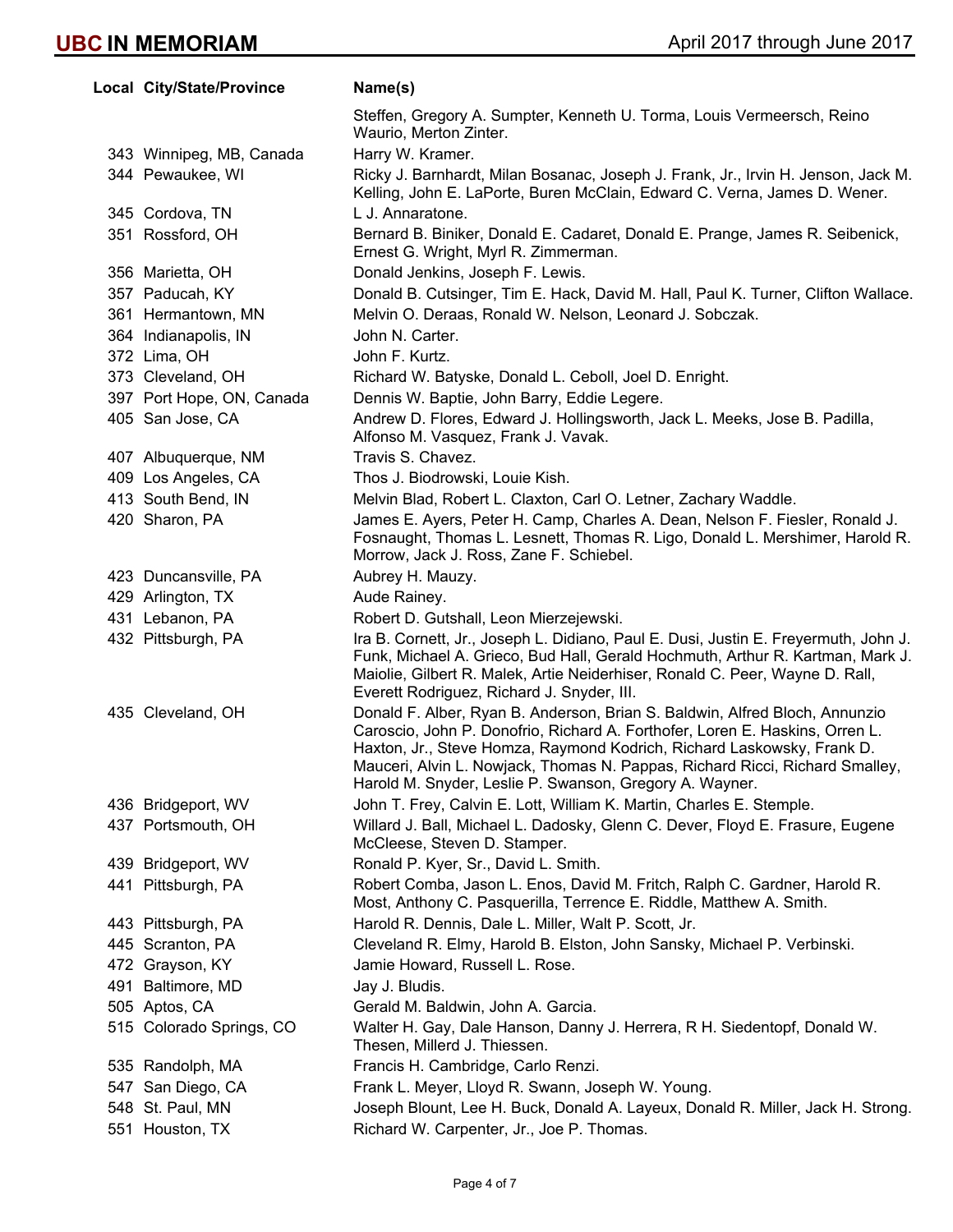| Local City/State/Province  | Name(s)                                                                                                                                                                                                                                                                                                                                                                                                                                                                                                                                                                                                                                                     |
|----------------------------|-------------------------------------------------------------------------------------------------------------------------------------------------------------------------------------------------------------------------------------------------------------------------------------------------------------------------------------------------------------------------------------------------------------------------------------------------------------------------------------------------------------------------------------------------------------------------------------------------------------------------------------------------------------|
| 579 Paradise, NL, Canada   | Doug Flynn, Clayton Ford, Melvin C. Grimes, Justin J. Murrins, Steve Walsh,<br>Lewis M. Wells.                                                                                                                                                                                                                                                                                                                                                                                                                                                                                                                                                              |
| 599 Hammond, IN            | Paul J. Moran.                                                                                                                                                                                                                                                                                                                                                                                                                                                                                                                                                                                                                                              |
| 605 Marina, CA             | Manuel Soares, John A. Ventura.                                                                                                                                                                                                                                                                                                                                                                                                                                                                                                                                                                                                                             |
| 606 Virginia, MN           | Keith G. Isaacson, William E. Luadtke.                                                                                                                                                                                                                                                                                                                                                                                                                                                                                                                                                                                                                      |
| 624 Randolph, MA           | William P. Kupchun.                                                                                                                                                                                                                                                                                                                                                                                                                                                                                                                                                                                                                                         |
| 630 Long Beach, CA         | Curtis A. Ambroso, Fernando Chiquete, Richard D. Laurie, Darin Martin, William<br>L. Walker.                                                                                                                                                                                                                                                                                                                                                                                                                                                                                                                                                                |
| 638 Marion, IL             | Robert D. Arnold, Frank Steh, Jr.                                                                                                                                                                                                                                                                                                                                                                                                                                                                                                                                                                                                                           |
| 640 Metropolis, IL         | Philip W. Eilken.                                                                                                                                                                                                                                                                                                                                                                                                                                                                                                                                                                                                                                           |
| 662 Freeburg, IL           | Albert L. Tarjany.                                                                                                                                                                                                                                                                                                                                                                                                                                                                                                                                                                                                                                          |
| 664 Wood River, IL         | Lewayne T. Caulk, Edwin H. Unterbrink, Dale M. Willimann.                                                                                                                                                                                                                                                                                                                                                                                                                                                                                                                                                                                                   |
| 665 Amarillo, TX           | James A. Calderon.                                                                                                                                                                                                                                                                                                                                                                                                                                                                                                                                                                                                                                          |
| 675 Woodbridge, ON, Canada | Josip Draskovic, Werner F. Ehard, Thomas G. Hall, John Peabody, Leticia<br>Ramirez, Erle B. Sawyer, Paul Wyllie.                                                                                                                                                                                                                                                                                                                                                                                                                                                                                                                                            |
| 687 Warren, MI             | Glenn E. Anderson, Harvey C. Bishop, Delbert W. Boike, James C. Burbank,<br>Ronald F. Denio, Ernest R. Eaves, Matthew C. Fitch, Andy Fletcher, Jr., Stanley<br>Galuszka, Leverne Gentry, James P. Grizzle, Jr., Donald J. Harbourne, Ronald E<br>Hardacre, James T. Hendee, Phillip C. Kaczorowski, Jr., William Kierst, John C.<br>McCague, Harold T. McCormick, Jr., Leon Michel, Thomas S. Miller, Bryan G.<br>Myles, John F. Nance, Edward F. Perry, Jr., Thessalonia Reed, Harold J. Robb,<br>Aldo Severini, Lloyd Silverthorn, Jr., William L. Smith, Jr., Carl A. Stumpf, D D.<br>Vanderlip, Kenneth Warnsley, Jeffrey C. Wolenter, Ernest Zablocki. |
| 690 Russellville, AR       | Glinden H. Belew.                                                                                                                                                                                                                                                                                                                                                                                                                                                                                                                                                                                                                                           |
| 701 Fresno, CA             | Denny Hulsey.                                                                                                                                                                                                                                                                                                                                                                                                                                                                                                                                                                                                                                               |
| 702 Jacksonville, FL       | Jack M. Cherry, Jr.                                                                                                                                                                                                                                                                                                                                                                                                                                                                                                                                                                                                                                         |
| 706 Saginaw, MI            | Elmer R. Beaty, Alvin M. Mattson, James V. McPhee, John N. Misener, Robert D.<br>Mulanix, Leon P. Ross, John Trombley.                                                                                                                                                                                                                                                                                                                                                                                                                                                                                                                                      |
| 713 Hayward, CA            | Juan C. Carrizosa, Arthur A. Carson, James J. Creaton, Mark A. Ferreira,<br>Richard B. Foster, Joseph M. Grigsby, John W. Grissom, Ignatius Hidalgo, Carl<br>A. King, Wesley W. Peters, John C. Souza, Ralph S. Spinelli, Karl G. Stohle.                                                                                                                                                                                                                                                                                                                                                                                                                   |
| 715 Cranford, NJ           | Gerald E. Case.                                                                                                                                                                                                                                                                                                                                                                                                                                                                                                                                                                                                                                             |
| 716 St Louis, MO           | James M. Harvatin.                                                                                                                                                                                                                                                                                                                                                                                                                                                                                                                                                                                                                                          |
| 721 Whittier, CA           | Enrique C. Alvarez, Gerald A. Frei.                                                                                                                                                                                                                                                                                                                                                                                                                                                                                                                                                                                                                         |
| 723 Boston, MA             | Albert Daley, David M. Gregoire.                                                                                                                                                                                                                                                                                                                                                                                                                                                                                                                                                                                                                            |
| 729 Baton Rouge, LA        | Elzia G. Craig.                                                                                                                                                                                                                                                                                                                                                                                                                                                                                                                                                                                                                                             |
| 731 Sheboygan, WI          | Dieter Dreckschmidt.                                                                                                                                                                                                                                                                                                                                                                                                                                                                                                                                                                                                                                        |
| 735 Mansfield, OH          | William Robertson.                                                                                                                                                                                                                                                                                                                                                                                                                                                                                                                                                                                                                                          |
| 743 Bakersfield, CA        | J L. Arnold, Gordon D. Galbraith, Eugene Lanquist, Travis White.                                                                                                                                                                                                                                                                                                                                                                                                                                                                                                                                                                                            |
| 744 Bellevue, OH           | Jack E. Stiger, Edward A. Zeigler.                                                                                                                                                                                                                                                                                                                                                                                                                                                                                                                                                                                                                          |
| 745 Honolulu, HI           | George K. Kahananui, Tadao Kanemitsu, James M. Sugihara, Shigeo Yamashita                                                                                                                                                                                                                                                                                                                                                                                                                                                                                                                                                                                   |
| 751 Santa Rosa, CA         | Thomas J. Ady, Marion J. Coppi, Willard D. De Armond, Eugene J. Ricci, Burvil<br>A. Sides, Jr.                                                                                                                                                                                                                                                                                                                                                                                                                                                                                                                                                              |
| 777 Harrisonville, MO      | Homer L. Swezy, Danny W. Tuggle.                                                                                                                                                                                                                                                                                                                                                                                                                                                                                                                                                                                                                            |
| 785 Cambridge, ON, Canada  | Clifford W. Harnack, James Sommers.                                                                                                                                                                                                                                                                                                                                                                                                                                                                                                                                                                                                                         |
| 803 Buena Park, CA         | Stephen R. Artinger, R T. Sutherland.                                                                                                                                                                                                                                                                                                                                                                                                                                                                                                                                                                                                                       |
| 804 Rothschild, WI         | Richard D. Janick.                                                                                                                                                                                                                                                                                                                                                                                                                                                                                                                                                                                                                                          |
| 808 Idaho Falls, ID        | Robert J. Hennek, Paul J. Jolovich.                                                                                                                                                                                                                                                                                                                                                                                                                                                                                                                                                                                                                         |
| 943 Tulsa, OK              | W E. Anderson, Ted L. Biggs, Robt F. Campbell, Elmer H. Perry.                                                                                                                                                                                                                                                                                                                                                                                                                                                                                                                                                                                              |
| 944 Ontario, CA            | Ronald D. Ayers, Arthur Garon, David Toral, Jr.                                                                                                                                                                                                                                                                                                                                                                                                                                                                                                                                                                                                             |
| 955 Kaukauna, WI           | Elmer J. Hagglund, Gregory L. Peck, Gaeton Philippon.                                                                                                                                                                                                                                                                                                                                                                                                                                                                                                                                                                                                       |
| 971 Reno, NV               | Creighton L. King, Raul C. Lopez, Anthony L. Rhodes.                                                                                                                                                                                                                                                                                                                                                                                                                                                                                                                                                                                                        |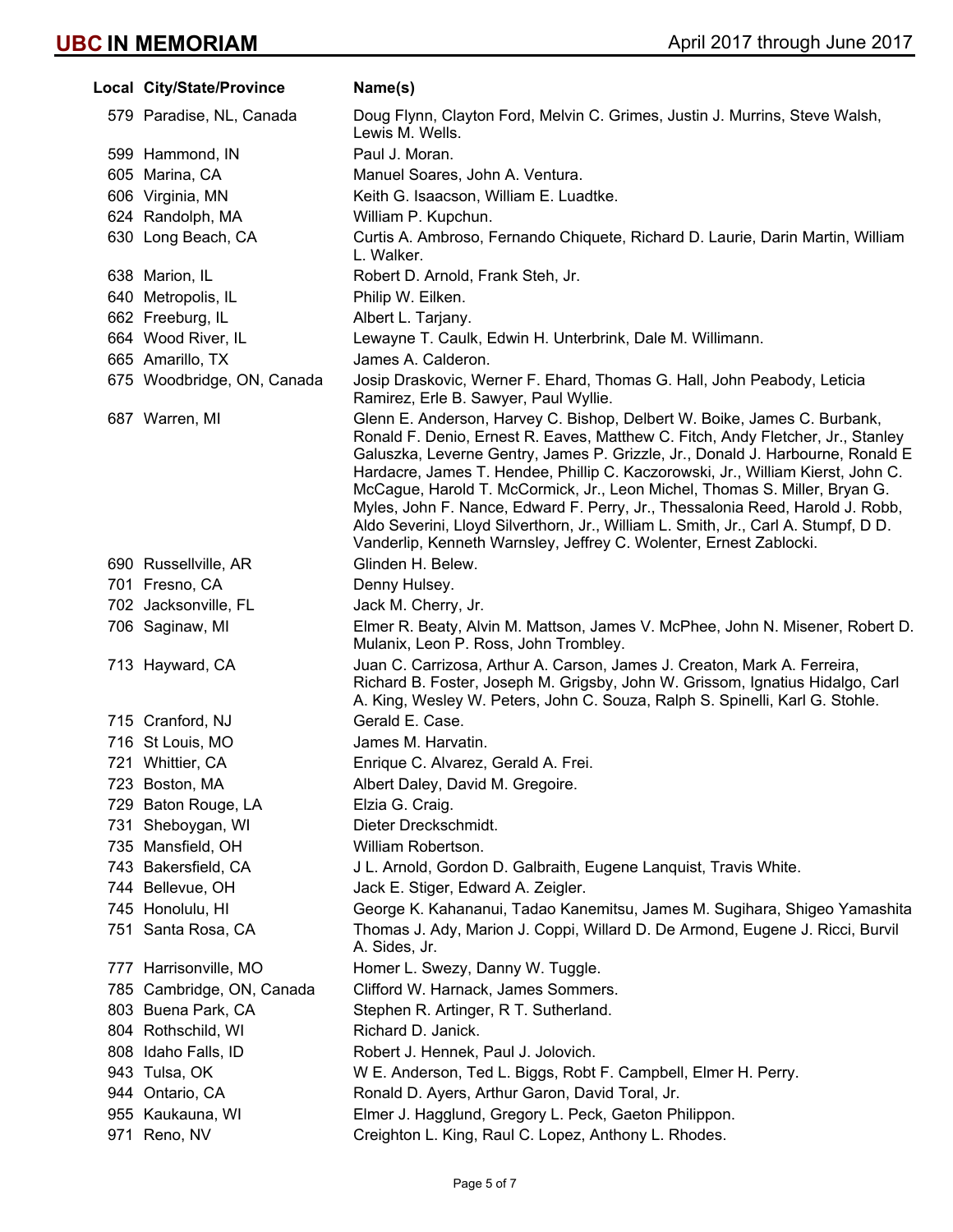| Local City/State/Province       | Name(s)                                                                                                                                                                                                            |
|---------------------------------|--------------------------------------------------------------------------------------------------------------------------------------------------------------------------------------------------------------------|
| 1000 Tampa, FL                  | Cody A. Hall.                                                                                                                                                                                                      |
| 1004 Lansing, MI                | Michael J. Beech, Richard E. Flanders, Cortland M. Major.                                                                                                                                                          |
| 1005 Hobart, IN                 | George W. Hendershot, James P. Shudick, Daniel J. Stoica.                                                                                                                                                          |
| 1007 St. Catharines, ON, Canada | Bert W. Gahn.                                                                                                                                                                                                      |
| 1017 Portland, OR               | Wayne M. Breshears, Howard W. Brewer, Charles S. Peterson.                                                                                                                                                         |
| 1030 Woodbridge, ON, Canada     | Angelo Musitano.                                                                                                                                                                                                   |
| 1045 Warren, MI                 | Scott E. Cooley, Wilbur L. Durham, Daniel F. Japalucci, Rodney W. Keeble,<br>Vernon Lunsford, Ernest Ormsbee, Joel Sanchez, William Smith, Jr.                                                                     |
| 1074 Eau Claire, WI             | Oliver F. Hebert, Jonathan A. Vance.                                                                                                                                                                               |
| 1076 Greenwood, IN              | Austin R. Biggs, Joshua M. Creel, Joseph R. Drasich, Chris Georgieff, III, Jason<br>J. Howard, John B. Howard, Albert J. Jones, II, Erik A. Obregon, Stephen T.<br>Smith, Charles A. Soultz, Harold D. Willoughby. |
| 1090 Akron, OH                  | Gary T. Bigham, John F. Carroll, Levi D. Gentry, Robert F. Piatt, William H.<br>Schmitz, Russell A. Verlinden.                                                                                                     |
| 1098 Baton Rouge, LA            | John A. Babineaux.                                                                                                                                                                                                 |
| 1102 Warren, MI                 | Norman A. Battista, Douglas M. Clinton, Thomas Henderson, Jr., Michael J.<br>Newman, Stanley Zmijewski.                                                                                                            |
| 1127 Kansas City, MO            | Michael Rogers.                                                                                                                                                                                                    |
| 1146 Green Bay, WI              | Ronald A. Laabs, Steve J. Oliver.                                                                                                                                                                                  |
| 1163 Syracuse, NY               | Howard J. Groth.                                                                                                                                                                                                   |
| 1176 Fargo, ND                  | Anthony R. Geary.                                                                                                                                                                                                  |
| 1192 Birmingham, AL             | Trevor K. Bryan, James L. Gann, Robert T. Sharman.                                                                                                                                                                 |
| 1209 Florence, AL               | William M. Gotcher, Dana T. Posey.                                                                                                                                                                                 |
| 1234 Warren, MI                 | Robert L. Edwards, Jr., Ronald J. Glynn, John F. Piekarski.                                                                                                                                                        |
| 1243 Fairbanks, AK              | Don C. Leistikow, Lyle West.                                                                                                                                                                                       |
| 1256 Sarnia, ON, Canada         | Mark Bedard, Murray Longhurst.                                                                                                                                                                                     |
| 1260 Iowa City, IA              | Ronald K. Aldeman, Marion F. Anderson, William K. Jones, Byron Liegrot, John<br>Selman.                                                                                                                            |
| 1263 Kennesaw, GA               | William C. Harris, II, John A. Lee, Jr., Russell D. Love, Jr.                                                                                                                                                      |
| 1266 Austin, TX                 | Gary G. Bonnet, James L. Swanson.                                                                                                                                                                                  |
| 1281 Anchorage, AK              | William A. Davis, Rudy H. Flegel, James A. Loyer, Kendall E. Muckey, Raymond<br>Roberts.                                                                                                                           |
| 1305 Fall River, MA             | George T. Botelho.                                                                                                                                                                                                 |
| 1306 Papillion, NE              | Roderick L. Vandevort.                                                                                                                                                                                             |
| 1310 St Louis, MO               | Michael K. Tyson.                                                                                                                                                                                                  |
| 1325 Edmonton, AB, Canada       | Antonio R. Barbosa, Rudolph F. Elliott, Robert J. MacLellan, Alan W. Trosko,<br>Ronald W. Wilson.                                                                                                                  |
| 1382 Rochester, MN              | Glenn G. Hyland.                                                                                                                                                                                                   |
| 1386 Fredericton, NB, Canada    | Reginald R. Chase, Dwight A. Thompson.                                                                                                                                                                             |
| 1405 Cole Harbour, NS, Canada   | Norman E. Johnstone, Robert Nauss, James G. Robinson, Perlis F. Stevens,<br>Donald A. Wright.                                                                                                                      |
| 1421 Arlington, TX              | Thomas J. Mack, David J. Monahan, II.                                                                                                                                                                              |
| 1445 Topeka, KS                 | Steven X. Cross.                                                                                                                                                                                                   |
| 1460 Edmonton, AB, Canada       | Michael Dillman.                                                                                                                                                                                                   |
| 1485 Hobart, IN                 | Corey Lombard.                                                                                                                                                                                                     |
| 1503 Oregon City, OR            | Isaiah M. Ganz, Lloyd E. Jacobson.                                                                                                                                                                                 |
| 1506 Los Angeles, CA            | James O. Allison, Eduardo Arias, Gilbert A. Bendixen, Joseph J. Noonan, Ray A.<br>Redmond, Paul A. Spiese, Chesley C. Staggs, Mario G. Vargas, Harvey R. Wolf.                                                     |
| 1510 Escanaba, MI               | Stephen C. Fernea.                                                                                                                                                                                                 |
| 1529 Kansas City, MO            | Frank J. Kandlbinder, Robert R. Reynolds, Jr.                                                                                                                                                                      |
| 1554 Nashville, TN              | Cameron B. Cross.                                                                                                                                                                                                  |